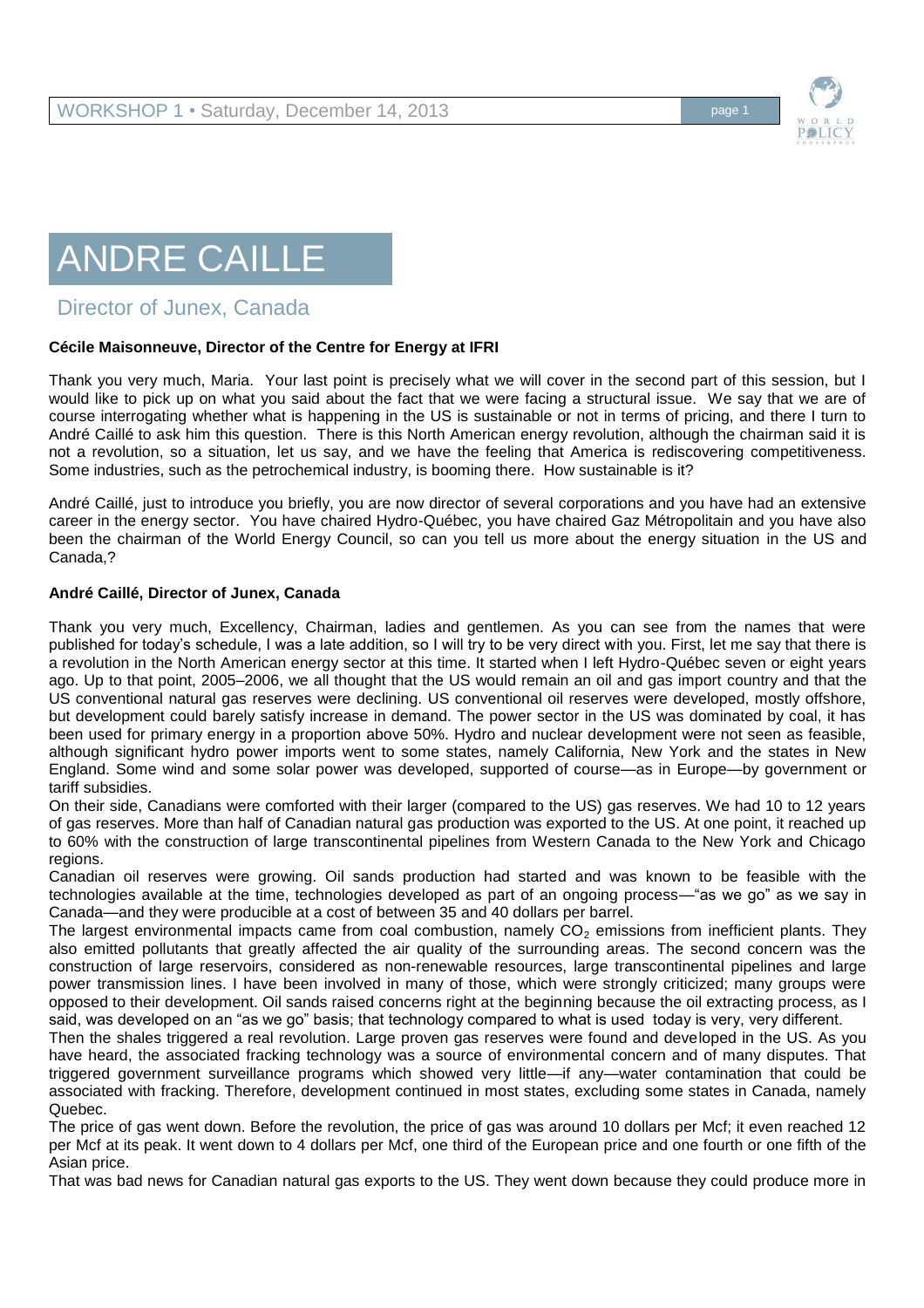

the US. That is why Canadian producers, with Asian investors, are looking to the Asian markets, as these are very much more lucrative markets. Some Malaysian and some Chinese investors invest in Canadian resources to export natural gas and oil to their own markets.

In the US, natural gas found its way to the power market through combined cycle generators. Power is then produced at five to six cents per kilowatt-hour. That is a low marginal cost. That is half the price we used to sell, when I was CEO of Hydro-Québec, in the New England market. It is very, very competitive.

So it is not only a matter of natural gas or oil being less costly. It is also a matter of power cost to be very low. Of course, it is good news for US power consumers. It is also good news for the environment because not only  $CO<sub>2</sub>$ emissions will be greatly reduced, but other pollutants that affected air quality in the surrounding areas will also be reduced. Local areas were large, pollutants could travel significant distances, reaching Montreal and New England from the center of the US.

The question is how long this will last. First, we have to consider that dry gas formations—formations that contain 99% gas—can only be economically produced with existing technologies at a cost ranging from US\$5 to 6 per Mcf. But the technology is improving. Fracking technology moves forward a lot; it is getting better and better. Nowadays there are people who claim that dry gas formations can be produced at very much less than 5.50 dollars per Mcf. It could perhaps reduce the cost to 4 dollars per Mcf.

Furthermore, wet gas formation producing at the same time as natural gas, ethane, butane and other liquids that are associated with natural gas formations produces gas at very, very low prices. In fact, natural gas in some cases becomes a by-product and it can be flared, production remaining competitive. That means gas can be produced at very, very low prices. That tells us 3 dollars per Mcf for natural gas in North America is not impossible. From what I know, most shale formations do have a portion that is wet gas. For example, the Montney in northern British Columbia and the Utica in Ohio or North Dakota are wet gas formations. They can be produce at very low cost; that will push the price down or maintain the actual price.

On the other hand, there could be additional demand. Natural gas could be used and transformed into diesel through existing technologies. Secondly, it can be exported to overseas markets. For instance, Canadians are certainly looking at building pipelines and harbor facilities to export natural gas to the Asian market and they do that, as I said before, in association with Chinese and Malaysian investors. Natural gas could also find its way into the transportation market in the US. LNG (liquid natural gas) could be used in moving trucks across North America and moving ships from North America. That of course would add to the demand and could affect the price.

It will take time before any of those factors really come into play and therefore I personally agree, with most observers, that low natural gas prices will be with us for a long time, at least 10 years and maybe as long as 20 years.

This competitiveness is leading to a process called "onshoring." This means that industrial activities that were displaced overseas, such as "offshoring" to Asia or to somewhere else in the world because of higher costs in North America, are coming back to North America. That is certainly true for the petrochemical industry, as well as for the fertilizer industry. In fact, it could very well expand to all industrial sectors where the energy cost is significant, so that is a great advantage for North America at this time.

And the revolution goes on as it extends to oil. New technologies allow for much more oil to be produced in North America. The US, for instance, with an oil market equivalent to 20% of the world market—that is close to 18 million barrels a day—now produces 10 million barrels a day, and that figure increases. Over the last semester, it increased by 1 million barrels a day. That is a lot, and that is why the WTI price is 20% lower than the BRENT.

This is of course providing another economic advantage for North America as a whole. It could be troublesome for some Canadian projects, namely the Keystone projects, because if US domestic sources are found and if they increase production, there will be less interest in the US for Canadian oil. The Canadian answer to that, as you have seen in the press, is to build more transportation capacity to bring oil to Eastern Canada markets and maybe to export overseas from the east coast. That remains to be seen of course, but that is a real possibility.

In conclusion, I think all of that reinforces the idea we had during my days at the World Energy Council, namely that any energy industry has to satisfy what we called then our "four As" criteria. First, energy has to be available; second, accessible; third, never forget that, affordable; and, fourth, it also has to be acceptable. From what I said, I think we do not have much of a problem in North America as far as the first three As are concerned. Availability: there is a lot. Accessibility: the infrastructure already exists for the largest part that is needed. Affordability: the oil price is 20% below BRENT price and the natural gas price is at 4 dollars per Mcf, and marginal power cost is at five cents per kilowatthour. But acceptability is something else. I think North Americans, namely Canadians, have to work on acceptability, notably on improving regulation. That is a concern not only for pipelines and production, but it is also a concern for rail